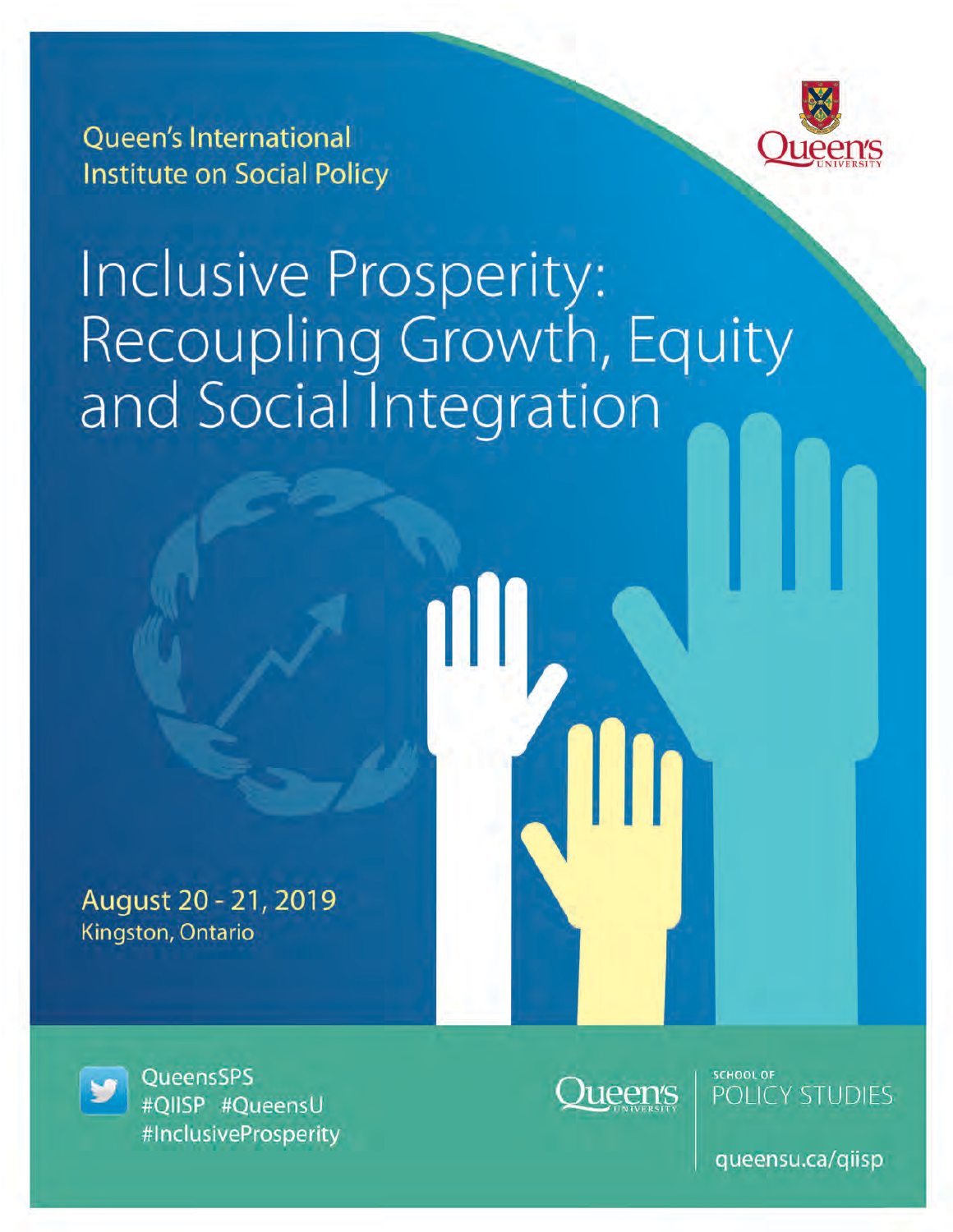# TUESDAY **- August 20, 2019**

St. Lawrence Ballroom – Residence Inn by Marriott, 2 Earl Street, Kingston, ON

| $7:15 - 8:30$   | <b>Conference Registration and Continental Breakfast</b>                                                                                                                                                                                                                                                                                    |
|-----------------|---------------------------------------------------------------------------------------------------------------------------------------------------------------------------------------------------------------------------------------------------------------------------------------------------------------------------------------------|
| $8:30 - 8:45$   | <b>Welcome and Introduction</b><br>Warren Mabee, Associate Dean and Director, School of Policy Studies, Queen's University<br>Margaret Biggs, Matthews Fellow in Global Public Policy, Queen's University                                                                                                                                   |
| $8:45 - 10:15$  | SESSION 1: Trends in growth, equity and opportunity<br>Moderator: Stephen Davidson, Secretary of the Cabinet, Head of the Public Service and Clerk of the Executive<br>Council, Province of Ontario                                                                                                                                         |
|                 | Brian Nolan, Professor of Social Policy, Department of Social Policy and Intervention, and Director of<br>Employment, Equity and Growth in the Institute for New Economic Thinking, University of Oxford<br>Mike Veall, Professor of Economics and Academic Director, Statistics Canada Research Data Centre,<br><b>McMaster University</b> |
| $10:15 - 10:45$ | <b>Break</b>                                                                                                                                                                                                                                                                                                                                |
| 11:45 - 12:15   | SESSION 2: New approaches to achieving inclusive prosperity<br>Moderator: Rachel Wernick, Senior Assistant Deputy Minister, Skills and Employment Branch, Employment and<br>Social Development Canada                                                                                                                                       |
|                 | Valerie Cerra, Assistant Director and Division Chief of the European and Middle Eastern Division, Institute for<br><b>Capacity Development, IMF</b><br>Marco Mira d'Ercole, Head, Household Statistics and Progress Measurement Division, OECD                                                                                              |
| $12:15 - 1:15$  | Lunch                                                                                                                                                                                                                                                                                                                                       |
| $1:15 - 3:00$   | <b>SESSION 3: Inclusive innovation</b><br>Moderator: John Knubley, Deputy Minister, Innovation, Science and Economic Development, Government of<br>Canada (2012-2019)                                                                                                                                                                       |
|                 | Caroline Paunov, Head of Secretariat for the OECD Working Party on Innovation and Technology Policy, OECD<br>Wendy Cukier, Professor, Entrepreneurship and Strategy, Ted Rogers School of Management,<br><b>Ryerson University</b>                                                                                                          |
|                 | Sarah Doyle, Director of Policy + Research, Brookfield Institute for Innovation + Entrepreneurship                                                                                                                                                                                                                                          |
| $3:00 - 3:30$   | <b>Break</b>                                                                                                                                                                                                                                                                                                                                |
| $3:30 - 5:00$   | SESSION 4: Work and wages<br>Moderator: Elisha Ram, Associate Assistant Deputy Minister, Skills and Employment Branch, Employment and<br>Social Development Canada                                                                                                                                                                          |
|                 | Laura Gardiner, Director of Research, Resolution Foundation, UK<br>David Green, Professor and Director, Vancouver School of Economics, University of British Columbia                                                                                                                                                                       |
| $5:00 - 6:15$   | <b>Waterfront Reception</b><br>Compass Rose Park<br>Residence Inn by Marriott                                                                                                                                                                                                                                                               |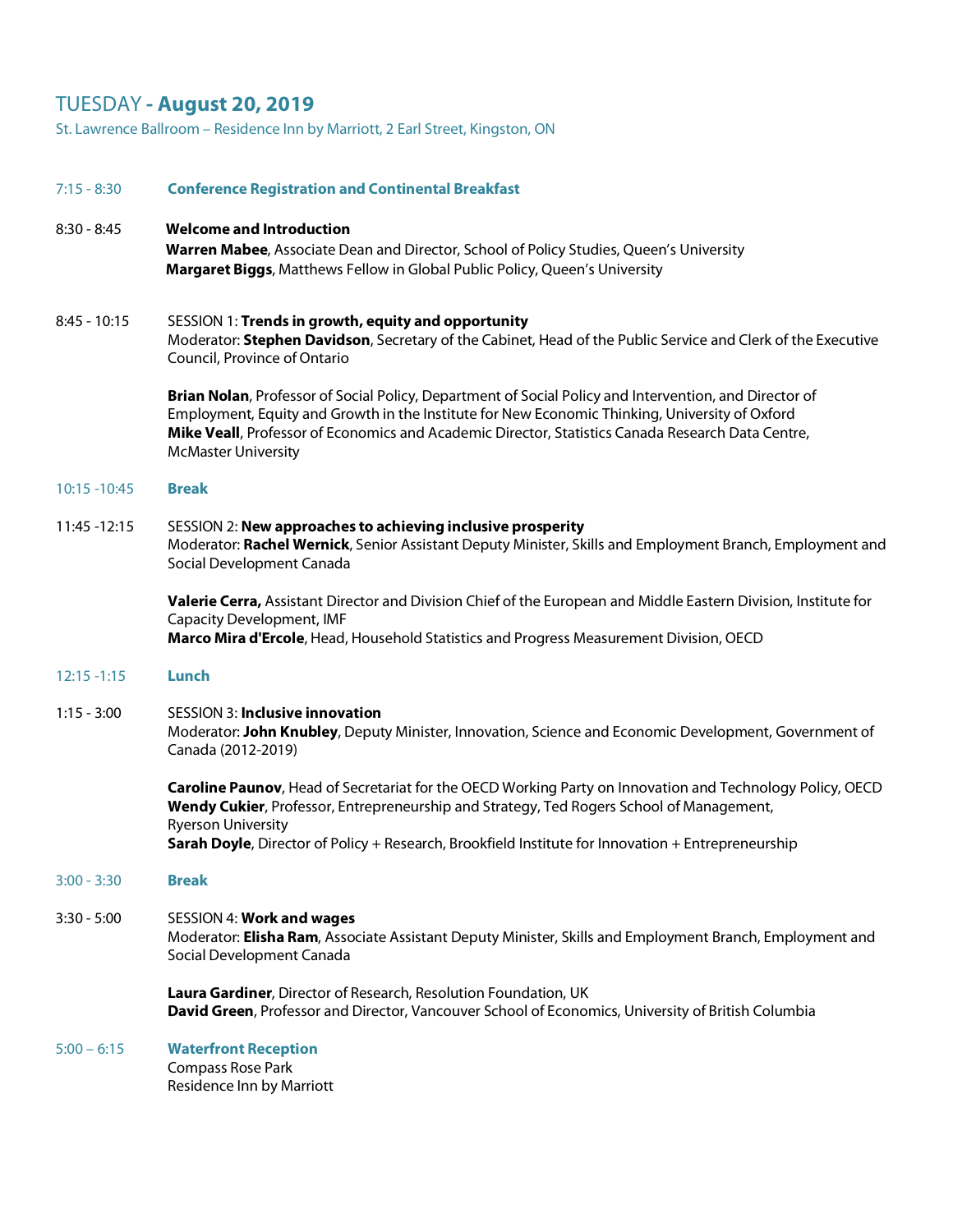#### WEDNESDAY **- August 21, 2019**

St. Lawrence Ballroom – Residence Inn by Marriott, 2 Earl Street, Kingston, ON

#### 7:30 – 8:30 **Continental Breakfast**

#### 8:30 -10:15 SESSION 5: **Social protection: Leaving no one behind**

Moderator: **Aki Tefera**, Assistant Deputy Minister, Business Intelligence and Practice Division, Ministry of Children, Community and Social Services, Province of Ontario

**Robert Moffitt**, Krieger-Eisenhower Professor of Economics, Johns Hopkins University; Member, National Academies of Sciences Consensus Report: A roadmap to Reducing Child Poverty **Mark Stabile**, Professor of Economics, Stone Chaired Professor in Wealth Inequality, Academic Director, James M. and Cathleen D. Stone Centre for the Study of Wealth Inequality, INSEAD **Laura McDonough**, Senior Manager for Research, Public Policy and Evaluation, United Way Greater Toronto

10:15- 10:45 **Break**

#### 10:45 - 12:15 SESSION 6: **Immigration, social integration and inclusive growth** Moderator: **Patricia Walcott**, General Manager, Employment and Social Services, City of Toronto

**Mireille Paquet**, Associate Professor of Political Science, Research Chair on the New Politics of Immigration, Concordia University **Anna Triandafyllidou**, Professor and Director, Global Governance Program, Robert Schuman Centre for

Advanced Studies, European University Institute, Florence; Canada Excellence Research Chair in Migration and Integration, Ryerson University

- 12:15 1:15 **Lunch**
- 1:15 3:00 SESSION 7: **Citizens' aspirations and anxieties and the politics of inclusive prosperity** Moderator: **Graham Fox**, President, Institute for Research on Public Policy

#### Part 1:

**Andrew Parkin, Executive Director, Environics Institute** 

Part 2:

**Gary Mason**, National Affairs Columnist, The Globe and Mail **Heather Scoffield**, Economic Columnist, Toronto Star

3:00 – 3:10 **Closing Remarks**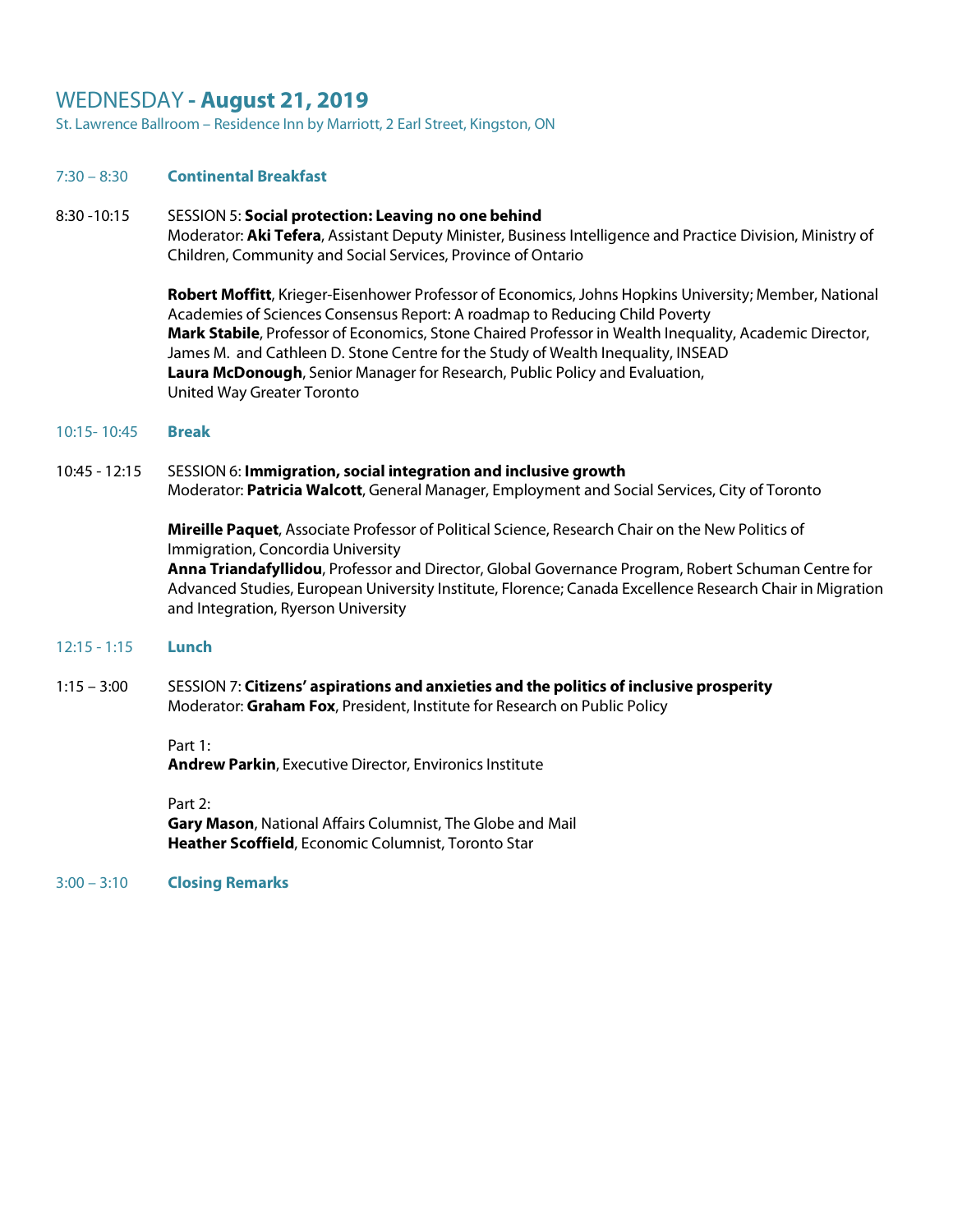## SESSION 1: **Trends in growth, equity and opportunity**



**Steven Davidson** became interim Secretary of the Cabinet on February 1, 2019 and was formally appointed into the role on June 20, 2019. Steven previously served as Associate Secretary of the Cabinet and Deputy Minister, Policy and Delivery, from October 2014 to January 2019. In that role, he worked with all ministries in the Ontario Public Service and the Premier's Office to establish and support delivery of the government's policy and legislative agenda.

Prior to that, Steven was Deputy Minister of Tourism, Culture and Sport and the Deputy Minister responsible for the 2015 Pan/Parapan American Games. He was also the Deputy Minister Responsible for Anti-Racism from February 2016 to June 2018.

Steven has held assistant deputy minister positions at the Ministry of Tourism and Culture and the Democratic Renewal Secretariat. He has also served as Executive Coordinator of the Executive Council Office and Director of Strategic Planning at Cabinet Office.

Steven holds an Honours Bachelor of Arts in history from Queen's University and a Master of Archival Studies from the University of British Columbia.



**Brian Nolan** is Director of INET's Employment, Equity and Growth Programme, Professor of Social Policy at the Department of Social Policy and Intervention, and Senior Research Fellow at Nuffield College Oxford. He was previously Principal of the College of Human Sciences and Professor of Public Policy at University College Dublin. He is an economist who studied at University college Dublin, McMaster University, and the London School of Economics, and his main areas of research are income inequality, poverty, and the economics of social policy. He has been centrally involved in a range of collaborative cross-country research networks and projects, co-editing *The Handbook of Economic Inequality* (2008), *The* 

*Great Recession and the Distribution of Household Income* (2013) and *Changing Inequalities in Rich Countries: Analytical and Comparative Perspectives (2014),* and co-authoring (with Christopher T. Whelan) *Poverty and Deprivation in Europe* (2011), all published by Oxford University Press. The research programme he leads at Oxford focuses on trends in income inequality and living standards and their societal impacts across rich countries. This programme has recently produced two books he edited: *Inequality and Inclusive Growth in Rich Countries: Shared Challenges and Contrasting Fortunes and Generating Prosperity for Working Families in Rich Countries,* both published by OUP in 2018.



**Mike Veall** is a Professor of Economics at McMaster University. He received his Ph.D. from the Massachusetts Institute of Technology and has taught at the University of Western Ontario, the University of Mannheim, Australian National University and Queen's University. He has been a von Humboldt fellow at the University of Munich and an honorary professor at the University of York. He was the first winner of the Research Impact Award of his Faculty at McMaster, the Graham Lecturer of the Atlantic Economics Association, President of the Canadian Economics Association and co-winner of the Purvis Prize for a work of excellence in Canadian economic policy. Currently he is Director of the Productivity Partnership,

Principal Investigator of the Canadian Research Data Centre Network and Editor of the journal *Canadian Public Policy/Analyse de politiques.*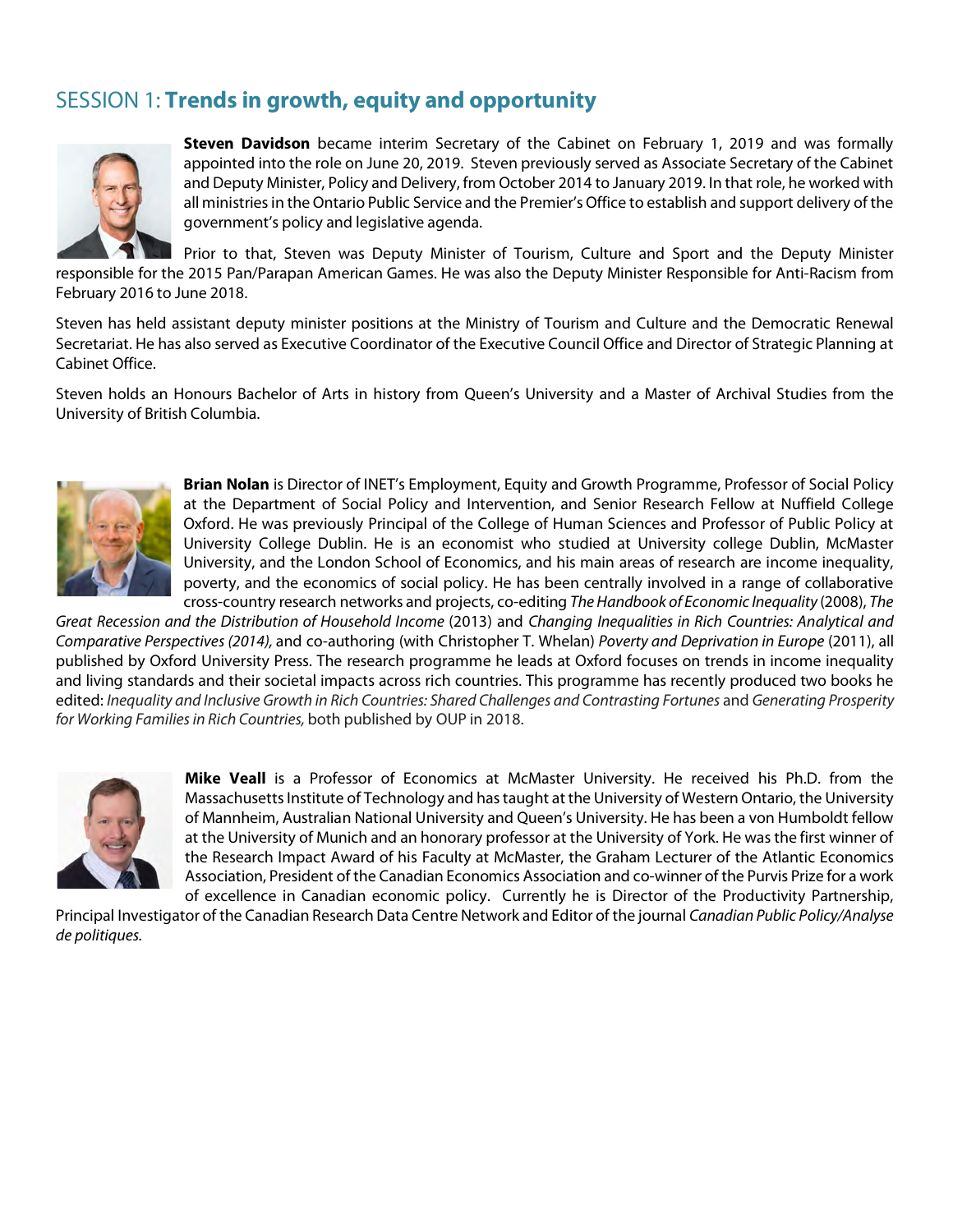## SESSION 2: **New approaches to achieving inclusive prosperity**



**Rachel Wernick** *(@wernick\_rachel)* was appointed Senior Assistant Deputy Minister, Skills and Employment Branch (SEB) at Employment and Social Development Canada (ESDC) on November 20, 2017. Early in her career, Rachel held a variety of policy and program positions within former versions of the Department (HRDC, HRSDC) including Employment Insurance policy and Literacy and Essential Skills programming.

Before joining ESDC, Rachel was Assistant Deputy Minister, Strategic Policy, Planning and Corporate Affairs at Canadian Heritage. Prior to this, Rachel held executive positions with the Privy Council Office, Citizenship and Immigration Canada, and created and led the National Fighter Procurement Secretariat within Public Works and Government Services Canada. Rachel is Co-Champion of the Clerk's Policy Community initiative, which aims to enhance supports for policy professionals across the Government of Canada.

Rachel holds a Bachelor of Arts degree with Joint Honours in Political Science and History from McGill University and a Graduate Diploma in International Development and Cooperation from the University of Ottawa. Following her graduate studies, Rachel worked with several international development organizations, including two years working in a Vietnamese refugee camp in Malaysia.



**Valerie Cerra** is an Assistant Director and the Division Chief of the European and Middle Eastern Division of the Institute for Capacity Development at the IMF. She has provided policy advice, lending support, and training to countries around the world since 1996. Prior to her current position, she worked in the IMF's Western Hemisphere Department, African Department, European Department, Asia and Pacific Department, and the IMF Institute. Among other previous assignments, she was mission chief for Colombia, Venezuela, Panama, and Cape Verde. Valerie is a U.S. national. She obtained undergraduate

degrees in both finance and engineering from the University of Pennsylvania and received her Ph.D. in economics from the University of Washington. Before graduate school, Valerie was a financial analyst at a consulting firm in the U.S. Her research interests include international macroeconomics, exchange rates, financial crises, and growth. She has published extensively, including in top economics journals such as the *American Economic Review* and *the Journal of International Economics.*



**Marco Mira d'Ercole** is Head of the Division for Household Statistics and Progress Measurement in the Statistics and Data Directorate of the OECD. He has worked on measures of well-being, income distribution and various aspects of social policies Since joining the OECD he has worked in the Directorate for Employment, Labour and Social Affairs, in the Economics Department and in the Private Office of the OECD Secretary General, as well as spending two years at the International Monetary Fund. He holds a degree in Economics from the University of Modena and a M.Phil in Economics from Oxford University.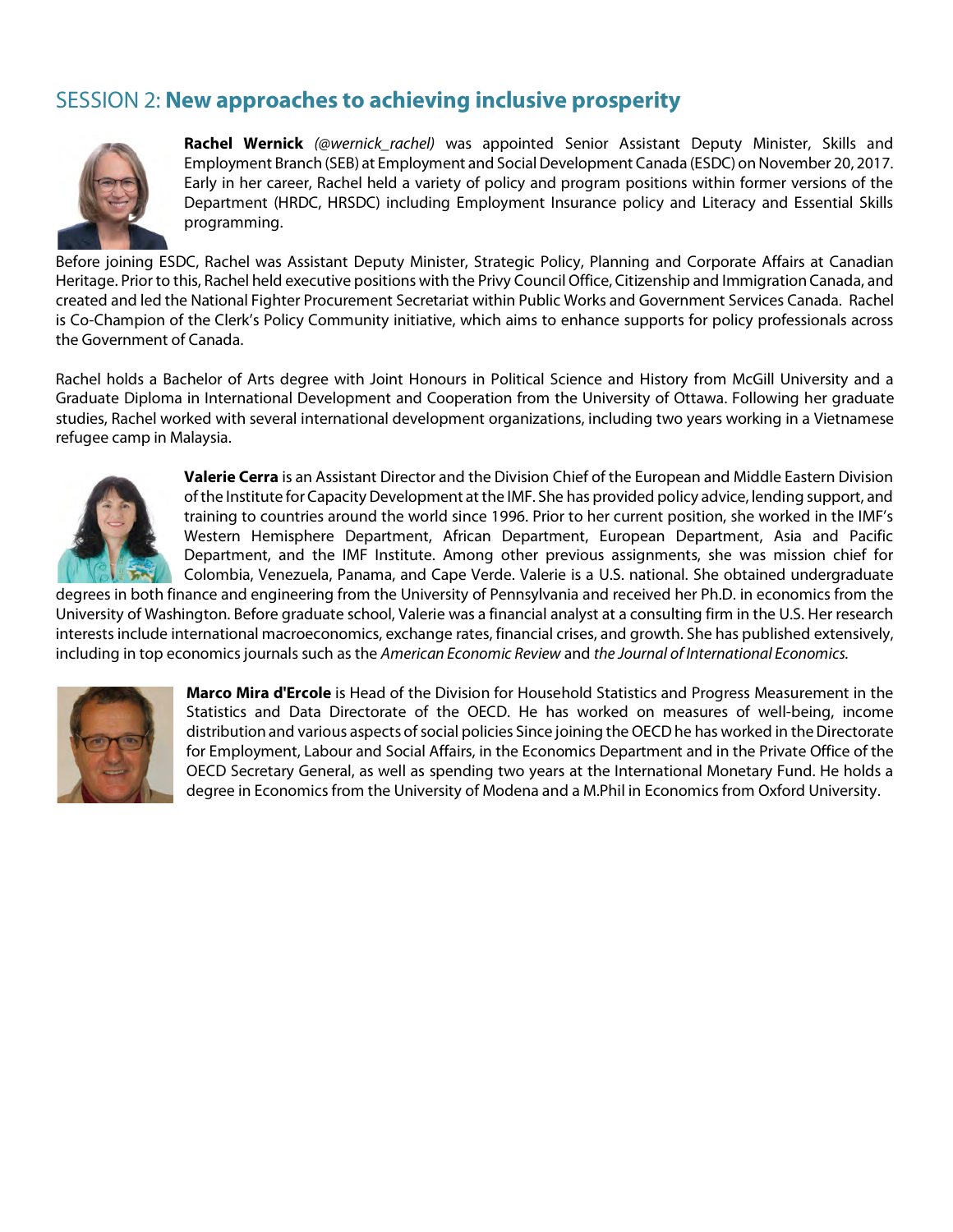## SESSION 3: **Inclusive innovation**



**John Knubley** recently stepped down from the Public Service, the past seven years serving as Deputy Minister with the Department of Innovation Science and Economic Development Canada (previously Industry Canada). In his role, he was responsible for the formation of the Innovation and Skills Agenda which supports innovation in the economy to address competitiveness and productivity challenges; he promoted strong regulatory and market place frameworks for Canada; and worked with businesses in general, especially small business to help address their challenges.

He has been a longstanding public servant with experience in over eight departments, including the Privy Council Office, Agriculture and Agri-food Canada, Human Resources Development Canada, Transport and Infrastructure Canada, Natural Resources Canada as well as the Atlantic Canada Opportunities Agency. John has degrees in politics and economics from Yale, Oxford, Harvard and Nice universities.



**Caroline Paunov** (*@carolinepaunov*) is Head of Secretariat for the OECD Working Party on Innovation and Technology Policy (TIP) at the Directorate for Science, Technology, and Innovation of the OECD. She manages the activities of the Working Party, a group that is composed of government officials and country experts of 40+ countries responsible for science, technology and innovation policy and that meets regularly during the year as well as at ad hoc workshops. Her work includes overseeing the Group's work on digital and open innovation, industry-science collaboration and inclusive and sustainable innovation

policy among other core topics in innovation policy. Caroline has authored multiple policy reports and country reviews in the fields of innovation, technology, trade, intellectual property rights and development. Specialized in applied econometrics and experimenting with semantic analysis, her research work has been published in leading academic journals. She holds a B.A. and M.A. (Hons) from the University of Oxford, a M.Sc. from the University Pompeu Fabra and a Ph.D. in Economics from the University of London.



**Wendy Cukier***(@CukierWendy; @RyersonDI)* is a Professor in Ryerson's Ted Rogers School of Management and Founder of the Diversity Institute. She coauthored the bestseller "*Innovation Nation: Canadian Leadership from Java to Jurassic Park*" and has written more than 200 articles on innovation and inclusion. She leads the Women Entrepreneurship Knowledge Hub and spearheaded the Ryerson - led bid for Canada's new Future Skills Centre (FSC), serving on its interim advisory council. She is a member of the Expert Panel on Women's Entrepreneurship the ESDC Advisory Group on Essential Skills Framework

Renewal and is an Expert Advisor for the Working Group on the Modern Economy (WGME). She holds a PhD, an MBA, an MA, and honorary doctorates from Laval and Concordia. Her work has been recognized with many awards including a Harry Jerome Diversity Award, the 2019 Metropolis Research Award, and the Sara Kirke Award for Entrepreneurship and Innovation. She has been named a YWCA Woman of Distinction, a Woman of Influence and one of the "100 Alumni who shaped the Century" by the University of Toronto.



**Sarah Doyle** (*@SarahDoyleTO, @BrookfieldIE*) is the Director of Policy + Research at the Brookfield Institute for Innovation + Entrepreneurship. In this role, she leads the development of the Institute's research agenda and oversees the work of its policy team.

Sarah is interested in working across sectors and disciplines to design effective public policies. Prior to BII+E, Sarah was a Senior Manager at the Centre for Impact Investing at the MaRS Discovery District, where

she was responsible for working with community, government and private sectorstakeholders to advance policy that unlocks the potential of Canada's impact investing market. Sarah also worked in Canada's Privy Council Office, where she developed advice for the Prime Minister on a range of social policy issues.

Sarah is a member of the Board of St. Stephen's Community House and an alum of the Action Canada Fellowship. She holds a Master of Science in International Relations from the London School of Economics and Political Science, where she was a Commonwealth Scholar, and is a graduate of the McMaster University Arts and Science program.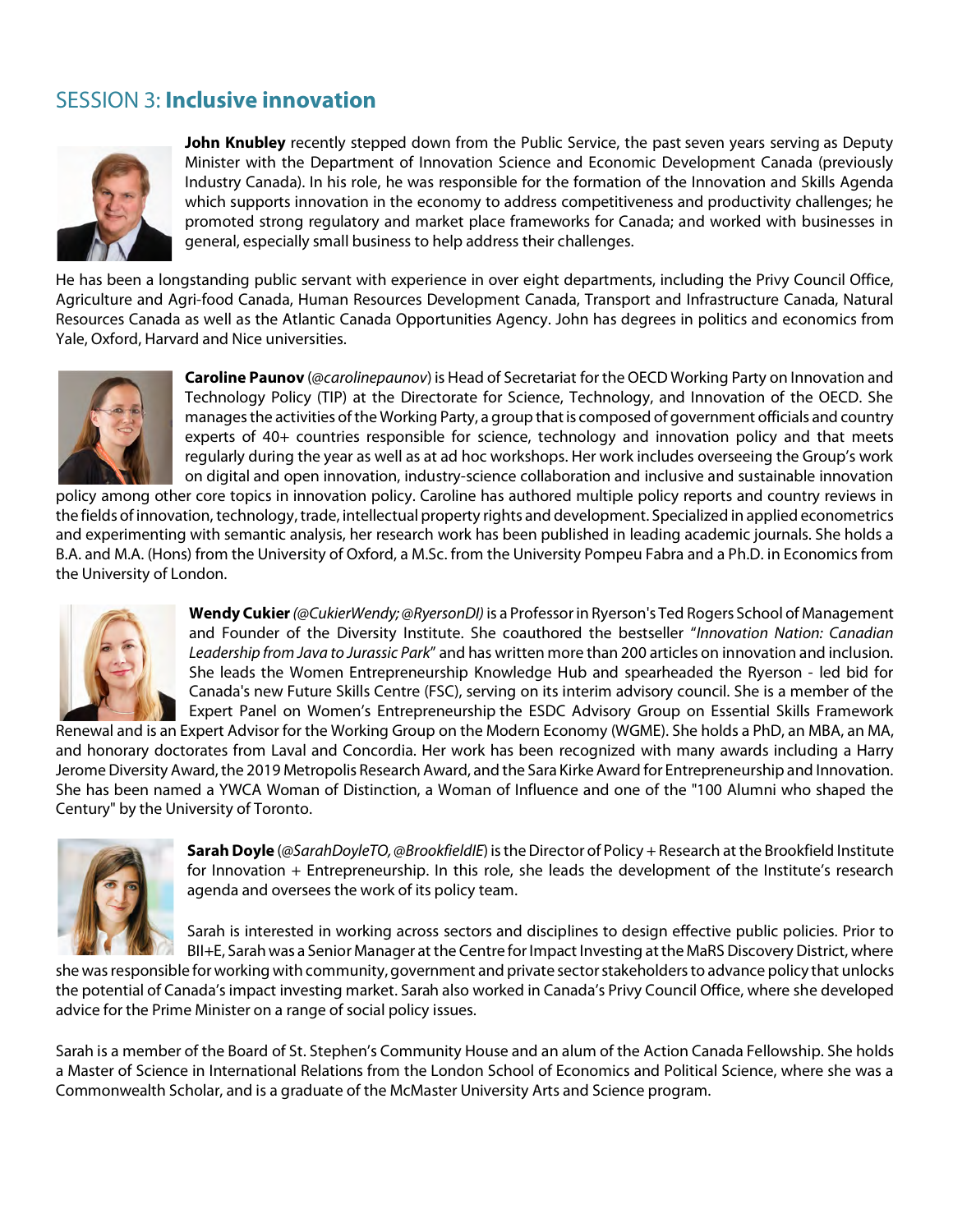#### SESSION 4: **Work and wages**



**Elisha Ram** was appointed Associate Assistant Deputy Minister, Skills and Employment Branch (SEB) at Employment and Social Development Canada (ESDC) on January 28, 2018. Elisha Ram has been working in the Public Service of Canada for over 20 years. Prior to joining Employment and Social Development Canada, Elisha worked at the Department of Finance Canada, where he provided policy advice on a wide range of issues including personal income tax policy, fiscal policy, research and innovation, natural resources, the environment, regional economic development, risk capital and corporate assets. Most

recently, he worked on financial sector issues including the public debt program, the housing finance system and capital market regulation. Elisha holds a Masters' degree in economics from Western University. Outside of his professional life, Elisha has a deep interest in housing issues and has worked with local not-for-profit organizations to help increase access to affordable housing in the Ottawa area.



**Laura Gardiner** *(@lauracgardiner)* is a Research Director at the Resolution Foundation, having joined in March 2014. She oversees the organization's work in a range of areas including the labour market, taxes, welfare and social mobility. This has included leading projects on welfare reform, full employment, pay progression and the creation of a quarterly earnings report and dashboard. She also specializes in intergenerational issues. During 2016-18 she was secretary to the Intergenerational Commission, and she now heads up the Foundation's Intergenerational Centre.

Prior to joining the Resolution Foundation, Laura spent four years at the Centre for Economic and Social Inclusion, where she worked on unemployment, young people, welfare reform and housing. Laura studied social and political sciences at Cambridge University before completing a master's degree in public policy at Brown University in the USA.



**David Green** is a professor in the Vancouver School of Economics at UBC. He received his BA from Queen's University and his PhD from Stanford. His areas of research interest include income inequality, immigration, the impact of technical change on the labour market, and policies affecting labour market outcomes. He is a former editor of the *Canadian Journal of Economics* and an International Research Associate with the Institute for Fiscal Studies in London. He has twice won The Doug Purvis Memorial Prize for a work of excellence on Canadian economic policy, including for co-editing the volume *Inequality: The Canadian Story in 2017*. He is currently the chair of a provincial committee investigating the applicability of the basic income to British Columbia.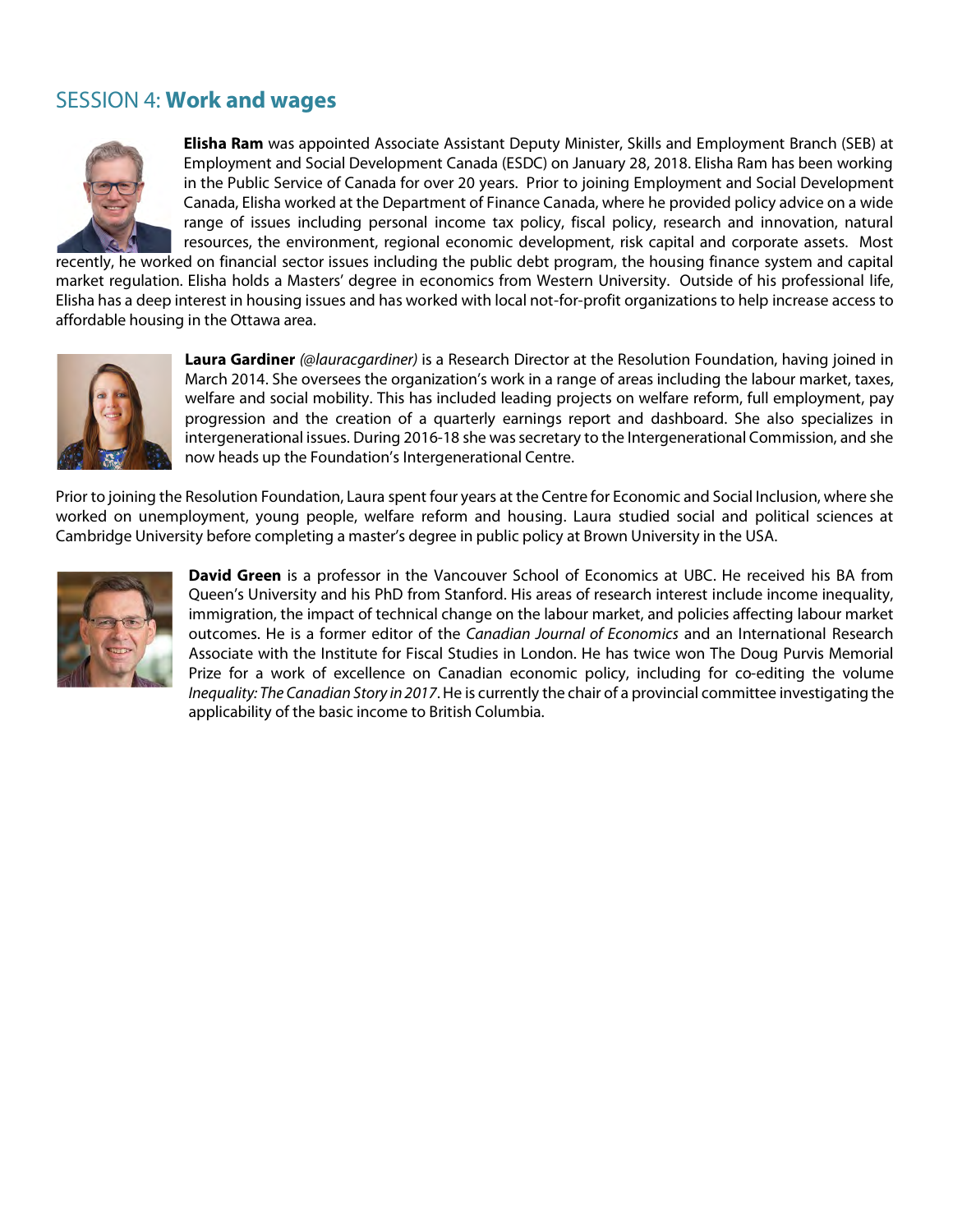## SESSION 5: **Social protection: Leaving no one behind**



**Aki Tefera** is the Assistant Deputy Minister of the Business Intelligence and Practice Division within the Ministry of Children, Community and Social Services. As Assistant Deputy Minister, Aki leads advanced analytical and evaluative capacity development through the integration and application of data, business intelligence and evidence-based metrics to drive social policy, planning and service delivery across ministry programming. Further through his work, Aki leads provincial-scale policy research and evaluation projects in collaboration with academia and other ministries.



**Robert Moffitt** *(@ramoffitt3)* is Krieger-Eisenhower Professor of Economics at Johns Hopkins University and holds a joint appointment with the Bloomberg School of Public Health. Professor Moffitt's research is on the economics of poverty and welfare programs for the poor and the economics of the labor market. He has published research articles on all major U.S. welfare programs, has written surveys of their research literatures, and has edited volumes of papers summarizing those programs. He served on the National Academy of Sciences Panel on Reducing Child Poverty in the U.S. by 50 Percent in Ten Years whose Report was released in March 2019. He is a Research Affiliate of the Institute for Research on Poverty as well as a

member of the American Academy of Arts and Sciences and the National Academy of Sciences. He currently serves as President-Elect of the Society of Labor Economists. He holds a 1975 Ph.D. in Economics from Brown University.



**Mark Stabile** *(@StabileMark)* is the Stone Chaired Professor of Wealth Inequality and Professor of Economics at INSEAD. He directs the James M. and Cathleen D. Stone Centre for the Study of Wealth Inequality at INSEAD. From 2007 to 2015 he was the founding Director of the School of Public Policy and Governance at the University of Toronto and Professor of Economics and Public Policy at the Rotman School of Management, University of Toronto. He is also a Visiting Professor at the London School of Economics and a Policy Fellow at the Martin Prosperity Institute. From 2003-2005 he was the Senior Policy

Advisor to the Ontario Minister of Finance, where he worked on tax, health, and education policy. He is the recipient of the Carolyn Tuohy award in Public Policy, the John Polanyi Prize in Economics, the Harry Johnson Prize from the Canadian Economics Association and an Excellence in Teaching Award from the Rotman School. His recent work focuses on inequality, poverty, child health, health care financing, and tax policy. He has advised the Governments of the United States, Canada, and Ontario, among others, on health care reform and programs to reduce child poverty. He is associate editor of the Journal of Health Economics. Professor Stabile received his Ph.D. from Columbia University and his BA from the University of Toronto.



**Laura McDonough** *(@UWGreaterTO)* is the Senior Manager of Research, Public Policy and Evaluation at United Way Greater Toronto. She obtained her undergraduate degree in geography at the University of Ottawa and her Master's degree in Immigration and Settlement Studies at Ryerson University in Toronto. Laura joined United Way in 2009 and has worked on and lead a number of key research reports, including Vertical Poverty and The Opportunity Equation. She provides key research and evaluation support to all of United Way's community impact work, a \$94 million investment in the social service sector in Peel, Toronto and York.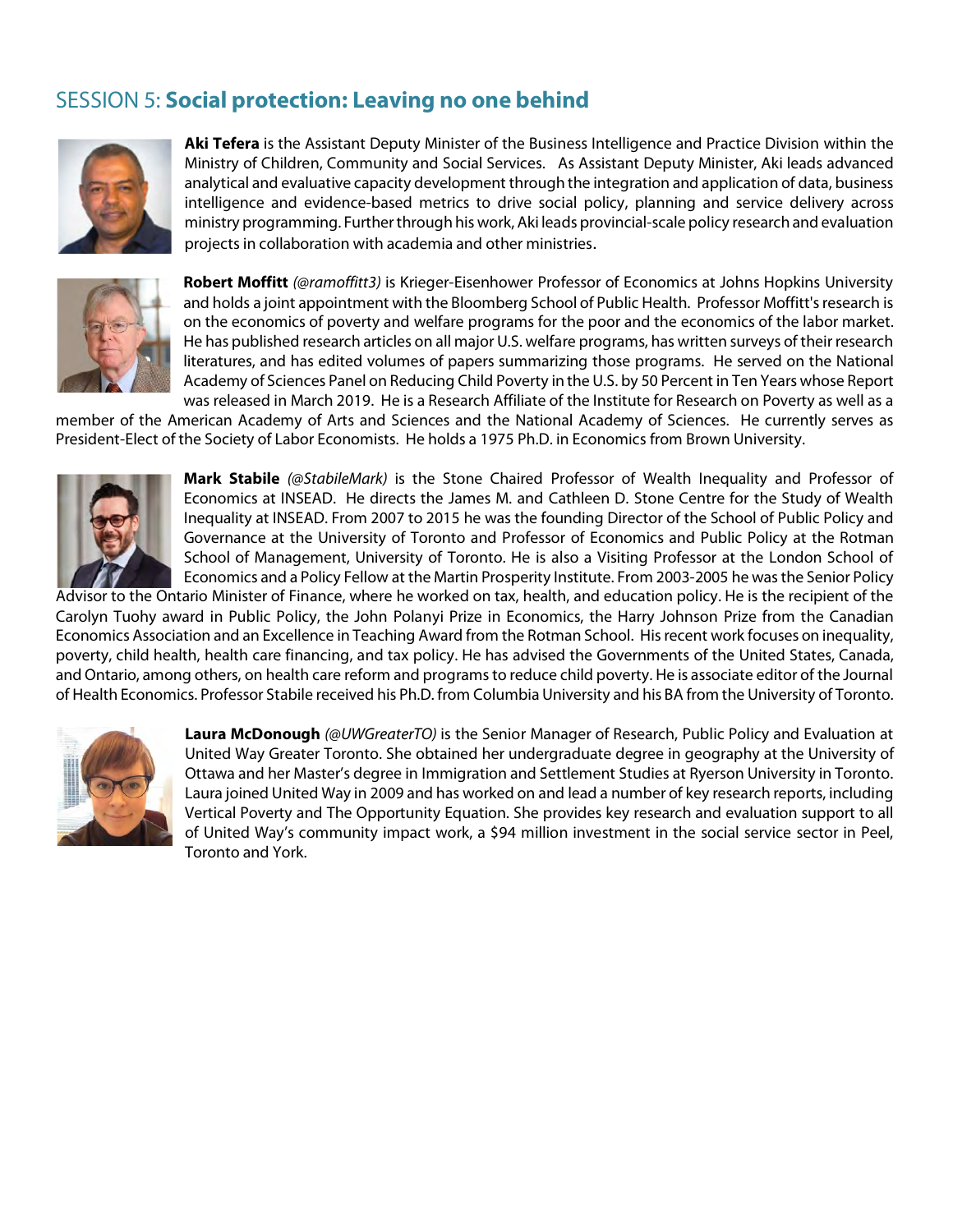## SESSION 6: **Immigration, social integration and inclusive growth**



**Patricia [Pat] Walcott** joined the City of Toronto in August 2013 as the General Manager of Toronto Employment and Social Services (TESS). Prior to joining the City of Toronto, Pat had a long and successful career with the Federal Government. As a Senior Executive Director she managed 2,700 staff for the Ontario Region with responsibility for oversight and service delivery of Pensions, Employment Insurance and Call Centres. She has held a series of progressive positions in both Service Canada and Human Resource Development including Director General Benefits Processing for Employment Insurance and

Director General Service Delivery for Toronto/York. In this latter position she had responsibility for Employment Assistance Programs, Skills Development, Youth Programs and Homelessness. In 2009, Pat received the Lieutenant Governor's Medal of Distinction in Public Administration, Ontario's highest honour for public service.

Pat has significant experience in leading organizations through change, particularly leading strategic initiatives that result in customer service improvement and enhance organizational performance. With the goal of developing accessible, responsive and innovative programs for Torontonians, under Pat's leadership, TESS will continue to focus on both modernizing the delivery of social assistance in Toronto and advancing the City's Workforce Development Strategy.



**Mireille Paquet** (@Mireille\_Paquet) holds the Concordia Research Chair on the Politics of immigration and is an associate professor of political science at Concordia University. Her research focuses on immigration politics in Canada, on bureaucratic policymaking in the immigration sector and on immigration policy innovation. Her work has been published in journals such: *Canadian Journal of Political Science*, the *Journal of Ethnic and Migration Studies, International Migration*. She is the author of *Province Building and the Federalization of Immigration* (University of Toronto Press, 2019) and the co-editor of *Citizenship as a Regime: Canadian and International Perspectives* (with Nora Nagels and Aude-Claire Fourot, McGill-Queen's University Press, 2018)



**Anna Triandafyllidou** *(@triandafyllidou)* is the new Canada Excellence Research Chair in Migration and Integration at Ryerson University. She is a sociologist and migration policy expert whose work focuses on the governance of international migration in Europe and globally, and is currently based in Florence, Italy, where she holds a Robert Schuman Chair at the European University Institute (EUI) and director of Cultural Pluralism research at EUI's Global Governance Programme. She also works extensively on issues of nationalism and the management of cultural and religious diversity. She has edited/co-edited 25 books

and authored/co-authored over 160 journal articles and book chapters. Her books include *Immigrants and National Identity in Europe* (Routledge, 2001); *What is Europe* (co-authored with R. Gropas, Palgrave 2015); and the forthcoming *Migration, Globalisation and the Nation* (Palgrave 2020). For further information see: www.annatriandafyllidou.com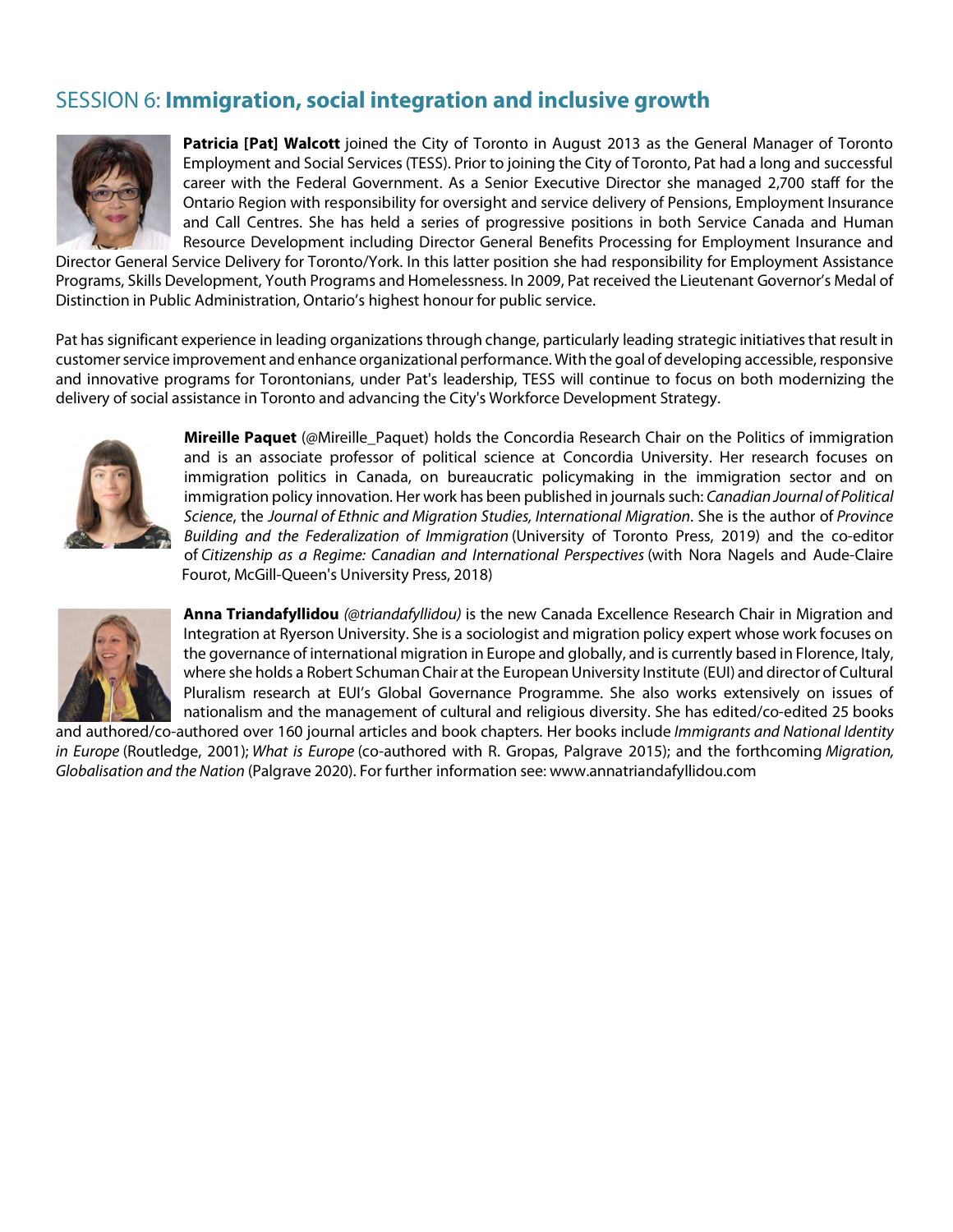## SESSION 7: **Citizens' aspirations and anxieties and the politics of inclusive prosperity**



**Graham Fox** *(@foxgw)* is President and CEO of the Institute for Research on Public Policy (IRPP), one of Canada's leading independent think tanks. He brings to the organization extensive executive-level experience in politics and public policy. Prior to joining the IRPP, Graham was a strategic policy adviser at the law firm of Fraser Milner Casgrain, and is a former vice-president of the Public Policy Forum. In politics, Graham contested the 2007 Ontario general election as a candidate in the constituency of Ottawa-Orléans. He was chief of staff to the Rt. Hon. Joe Clark, and adviser to members of Parliament in the House of Commons.

A policy entrepreneur, Graham's research interests include parliamentary reform, democratic renewal, citizen engagement and federalism. He holds an undergraduate degree in history from Queen's University, where he was a Loran scholar, and a master's degree in political science from the London School of Economics. He is the co-editor, with Jennifer Ditchburn, of *The Harper Factor* (2016), an analysis of the policy impact of Canada's 22<sup>nd</sup> prime minister.



**Andrew Parkin** *(@parkinac)* is the Executive Director of the Environics Institute for Survey Research, a notfor-profit agency created in 2006 to promote relevant and original public opinion and social research on important issues of public policy and social change.

Prior to joining the Institute, Andrew served as the Director of the Mowat Centre and Associate Professor at the Munk School of Global Affairs and Public Policy (2007-19), Director General of the Council of

Ministers of Education Canada (CMEC) (2010-14), Associate Executive Director and Director of Research and Program Development at the Canada Millennium Scholarship Foundation (2004-10), and Co-Director of the Centre for Research and Information on Canada (2000-04). He has also worked as an independent public policy analyst and consultant, providing strategic advice, issue analysis, and policy research to a variety of national and international clients. Andrew has convened, informed, and led national and international discussions on a wide range of public policy issues and acted as an authoritative public spokesperson on education, federalism, and the Canadian political community in both official languages. A political sociologist by background, he completed his post-doctorate at Dalhousie University, his Ph.D. at the University of Bradford (U.K.), and his B.A. (Honours) at Queen's University.



**Gary Mason** *(@garymasonglobe)* has been a fixture on the West Coast journalism scene for more than three decades. He began his career with The Canadian Press news agency in 1981 where one of his first assignments was covering the final days of the province's favourite son, Terry Fox.

Mr. Mason has worked at the Victoria Times-Colonist, the Vancouver Sun and, since 2005, the Globe and Mail, where he is a national affairs columnist focusing on B.C. and western Canadian affairs. His career has

literally taken him around the globe, chronicling political and sporting affairs from Moscow to Toyko to Central America. He has covered five Olympics.

Mr. Mason is a five-time nominee, three-time recipient of the National Newspaper Award and been given the Jack Webster Award for excellence in B.C.-based journalism eight times. He recently had his career honoured with the Bruce Hutchinson Lifetime Achievement Award. Mr. Mason is the author or co-author of six books and is a frequent media commentator on Canadian political affairs.



**Heather Scoffield** *(@hscoffield)* is the economics columnist at the Toronto Star. Based in Ottawa, she focuses on political economy and its effect on people. Previously, she was Ottawa bureau chief for The Canadian Press, leading an award-winning team of 15 journalists focused on politics, public policy and the nation's capital. Over the course of her 25-year career in journalism, she has covered monetary and fiscal policy, economics, trade policy, social policy, aboriginal affairs, environment and energy, and several different political parties. Before joining CP in 2009, she spent 12 years at the Globe and Mail. She and her

team won several National Newspaper Awards for their work, among other recognitions. Heather has a Master's degree in journalism from the University of Western Ontario and a BA in international relations from York University.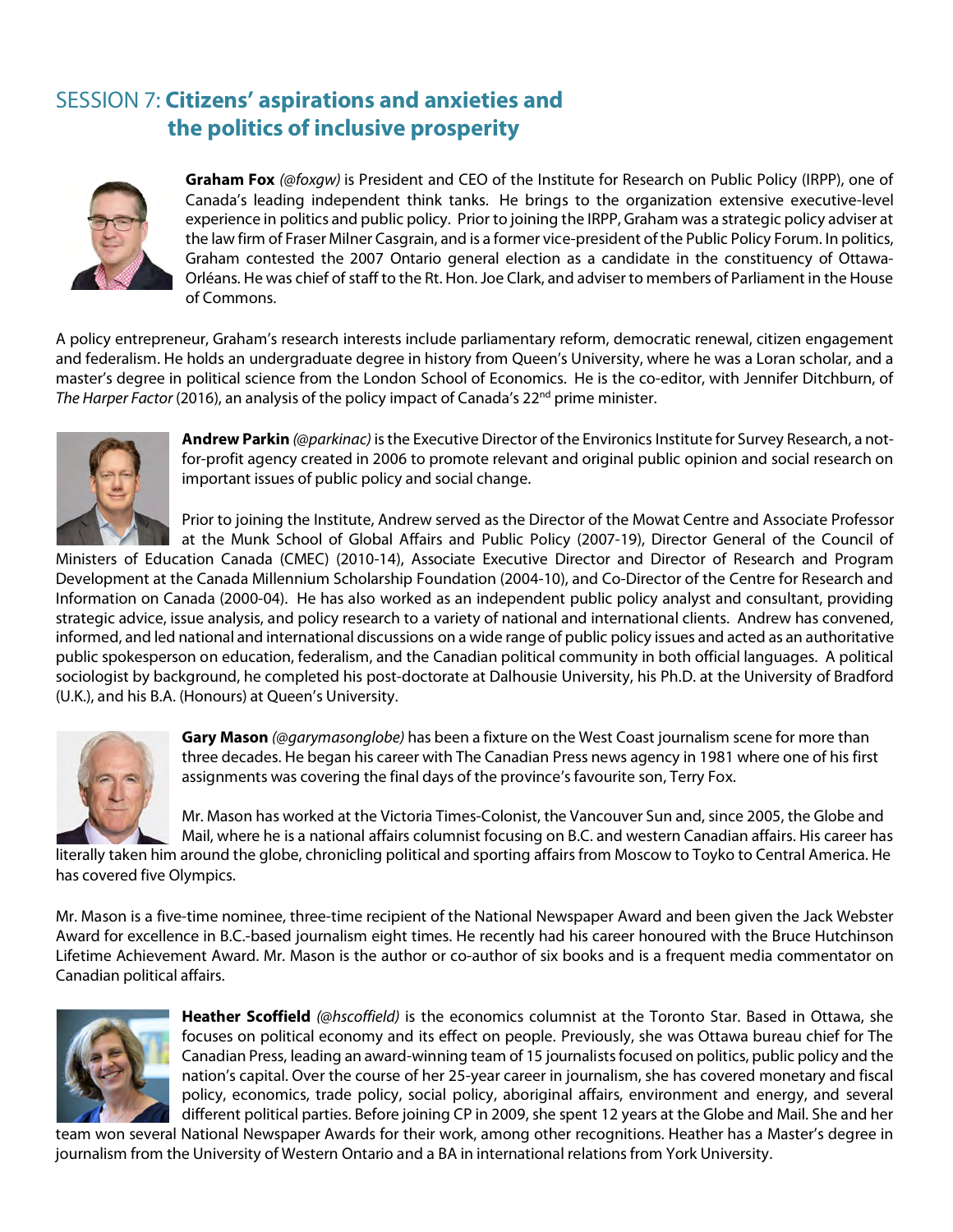# About the Queen's International Institute on Social Policy

The annual Queen's International Institute on Social Policy (QIISP), which was established in 1995, brings together senior policy-makers and leading researchers to review recent research findings and to discuss major directions in social policy. It is organized by the School of Policy Studies of Queen's University with support from the Governments of Canada, Ontario, the Region of Peel and the City of Toronto.

Features of QIISP that make distinctive contributions to the social policy community include:

- A focus on research, knowledge, transfer and informed debate
- Participation of senior policy-makers from all levels of government in Canada, as well as from the voluntary sector.
- An international perspective, with speakers coming from international organizations, universities and research organizations from around the world.
- Contributions from leading Canadian researchers from universities, think tanks and government agencies.

#### **QIISP Conference Organizers**



**Naomi Alboim** is a Distinguished Fellow at the School of Policy Studies at Queen's University. She is an active public policy consultant and has advised governments and NGOs across Canada, in Europe, the Caribbean, Vietnam, Indonesia, Ghana, and Kenya. Previously, Ms. Alboim worked at senior levels in the Canadian federal and Ontario provincial governments for twenty-five years, including eight years as Deputy Minister in three different portfolios. Her areas of responsibility included immigration, human rights, labour market training, workplace standards, culture, as well as women's, seniors', disability and

aboriginal issues. Naomi is a recipient of Queen Elizabeth II's Gold and Diamond Jubilee Medals and is a member of the Order of Ontario.



**Keith Banting** is the Stauffer Dunning Fellow in the School of Policy Studies and professor emeritus in the Department of Political Studies at Queen's University. His research focuses on the politics of social policy, and his recent publications explore two dimensions of the social role of the state: the politics of inequality; and the relationship between multiculturalism and social solidarity. In the first area, he has recently *published Inequality and the Fading of Redistributive Politics*(UBC Press 2013), edited with John Myles. In the field of multiculturalism, he is co-editor with Will Kymlicka of *Multiculturalism and the Welfare State:* 

*Recognition and Redistribution in Contemporary Democracies* (Oxford University Press 2007), and *The Strains of Commitment: The Political Sources of Solidarity in Diverse Societies* (Oxford University Press, 2017). Dr. Banting is a member a member of the Order of Canada and a Fellow of the Royal Society of Canada.



**Margaret Biggs** is the Matthews Fellow in Global Public Policy at Queen's University where she specializes in social policy, global sustainable development and democratic governance. From 2008-2013 she was President of the Canadian International Development Agency (CIDA) and responsible for leading Canada's global development and humanitarian assistance efforts worldwide. She served as Deputy Secretary in the Privy Council Office (Plans and Priorities) and as Assistant Deputy Minister responsible for policies and programs in the areas of social development, labour markets, skills and learning. Ms. Biggs is Chair of the

Board of Governors for the International Development Research Centre and Chair of World University Services Canada. She co-led the Study Group on Education's report Global Education for Canadians: Equipping Young Canadians to Succeed at Home and Abroad (November 2017).



**Rachel Laforest** (Ph.D. Carleton) is an Associate Professor in the Department of Political Studies at Queen's University. Her research focuses on Canadian politics, with a particular interest in how civil society groups mobilize to influence social policy dynamics. She is the author of *Voluntary Sector Organizations and the State*, UBC Press, which won the ANSER-ARES best book award in 2014. She is currently co-editor of *The Oxford International Handbook of Public Administration for Social Policy: Promising Practices* and Emerging Challenges - USA and CANADA section, forthcoming with Oxford University Press. She is also the editor of

*Government-Nonprofit Relations in Times of Recession*, McGill-Queen's University Press, 2013 and *The New Federal Policy Agenda and the Voluntary Sector: On the Cutting Edge*, McGill-Queen's University Press, 2009.